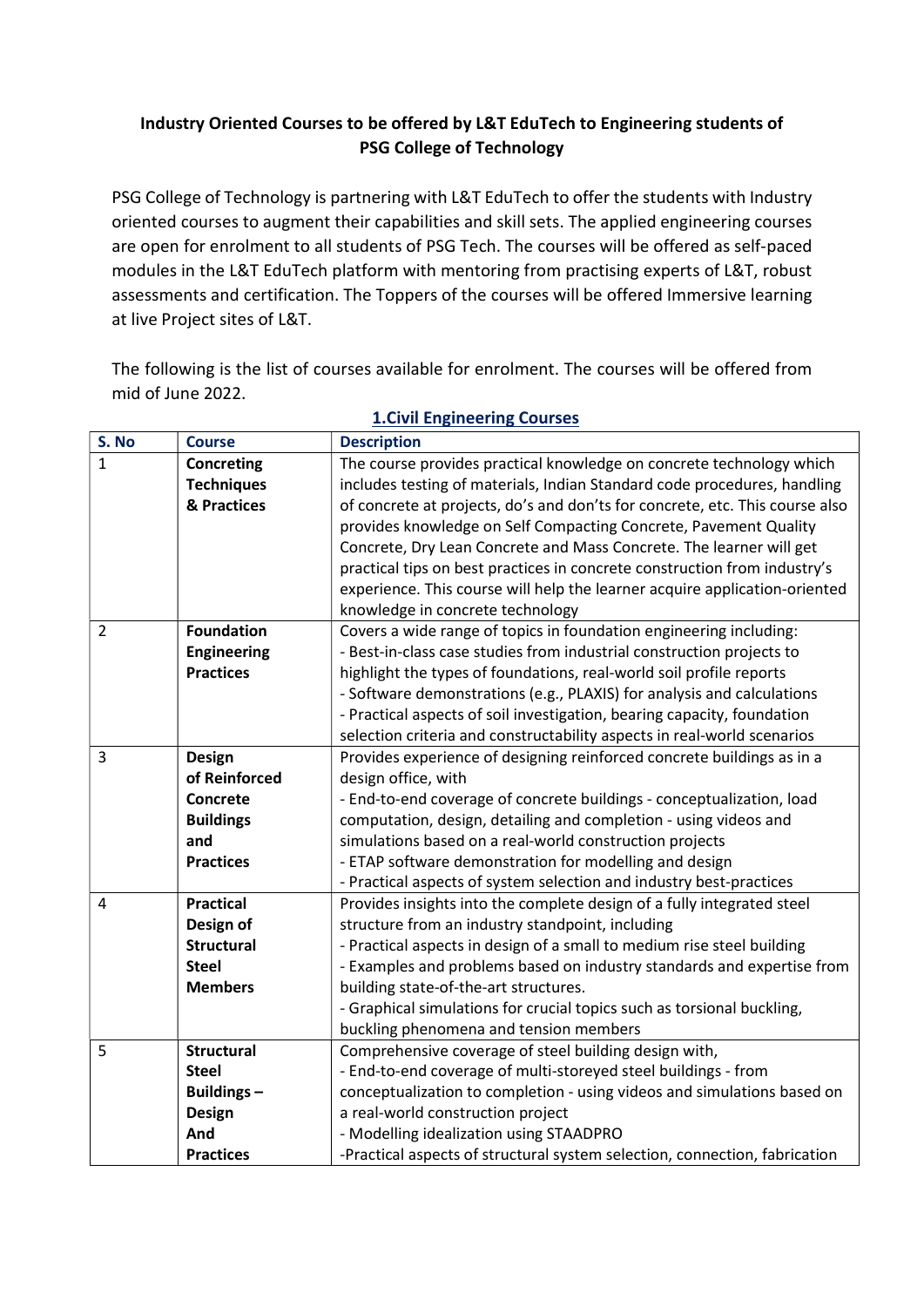| 6              | Design                  | Provides learners with a detailed understanding of pile foundations           |
|----------------|-------------------------|-------------------------------------------------------------------------------|
|                | and                     | through,                                                                      |
|                | <b>Execution of</b>     | - Construction site videos and images to highlight real-world applications    |
|                | Pile                    | of piling and execution                                                       |
|                | <b>Foundations</b>      | - Software demonstrations (e.g., PLAXIS) and step-by-step design              |
|                |                         | techniques for deep foundations                                               |
|                |                         | - Deep dives on advancements in pile types (spun, helical, micro and          |
|                |                         | CFA), industry best practices on selection and execution                      |
| $\overline{7}$ | <b>Formwork</b>         | Tailor-made course curated by SMEs covering                                   |
|                | <b>Engineering</b>      | - Real-world examples, videos and images of formwork from construction        |
|                | <b>Practices</b>        | projects and sites                                                            |
|                |                         | - Recent advancements in formwork (e.g., climbing formwork) and               |
|                |                         | industry best practices                                                       |
|                |                         | - Formwork selection criteria and applications across structures              |
| 8              | <b>Airports</b>         | Provides learners an overview of Planning, Design and Construction of         |
|                | and                     | Airport, and Seaport. It will provide a roadmap for learners to understand    |
|                | <b>Seaports</b>         | the concepts involved in Civil, Structural, Architectural and MEP functions   |
|                | <b>Engineering</b>      | involved in the Planning and Design of transportation infrastructure          |
|                |                         | projects.                                                                     |
|                |                         | -Concepts reinforced with demonstrations and case studies/projects that       |
|                |                         | have been successfully carried out in major cities in India and Abroad.       |
|                |                         | - This course also provides information on the rapid advancement of           |
|                |                         | technology in this field and helps the learner to acquire application-        |
|                |                         | oriented knowledge with the help of case studies based on industry            |
|                |                         | projects.                                                                     |
| 9              | <b>Metro</b>            | This course on Metro Engineering is to provide the learner with an            |
|                | Rail                    | overview of major functions involved in the Metro system. It will provide     |
|                | Transportation          | a roadmap for learners to understand the concepts involved in Civil,          |
|                | Design &                | Structural, Architectural & MEP functions for Planning and Design of          |
|                | Construction            | Metros. These concepts are reinforced with demonstrations and real            |
|                |                         | case studies/projects that have been successfully carried out in major        |
|                |                         | cities in India and Abroad. It provides brief knowledge to the learner to     |
|                |                         | steer through their career in the field of Metro Rail, which is currently the |
|                |                         | most sought-after mode of mass transportation in rapidly growing urban        |
|                |                         | hubs. This course also provides insights on the future modes of               |
|                |                         | transportation, to supplement the learner to stay adept amidst the rapid      |
|                |                         | advancement of technology in this field.                                      |
| 10             | <b>Sustainable</b>      | -Unique course covering all major Sustainable building design aspects with    |
|                | <b>Design</b>           | orientation towards industry and standard practices.                          |
|                | of                      | -Overview of Sustainability, Climatology, Solar angles and Sun path           |
|                | <b>Buildings (Green</b> | diagram.                                                                      |
|                | buildings)              | -Energy consumptions, envelope optimization, energy simulation models,        |
|                |                         | ECBC Code provisions, Comfort in buildings - Thermal/ Visual/ Acoustics/      |
|                |                         | Indoor air quality                                                            |
|                |                         | -Energy efficiency, Water efficiency and waste management.                    |
|                |                         | -Life cycle assessment and Green ratings and certifications - IGBC/GRIHA      |
|                |                         | -Problems are taken from projects in each module to impart knowledge on       |
|                |                         | field challenges to the students. Case studies are given as project work for  |
|                |                         | assessing comprehension of the course.                                        |
|                |                         |                                                                               |
|                |                         |                                                                               |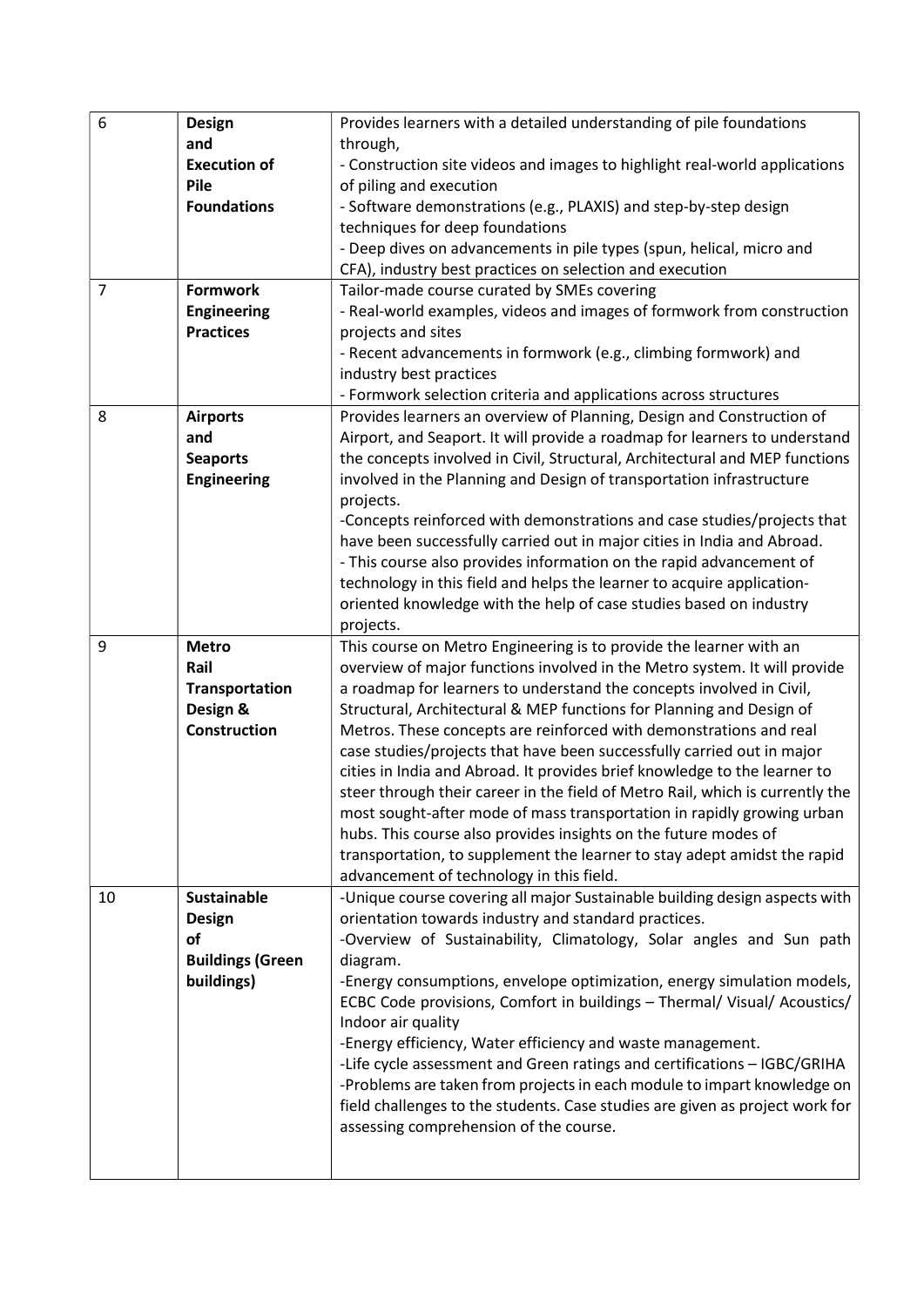| S. No | <b>Course</b>                         | <b>Description</b>                                                                                                                     |
|-------|---------------------------------------|----------------------------------------------------------------------------------------------------------------------------------------|
| 11    | <b>Heavy Lifting</b>                  | Offers learners insight into                                                                                                           |
|       | <b>Techniques &amp;</b>               | - Recent advancements in innovative methods for handling critical and                                                                  |
|       | <b>Machinery</b>                      | special structures while demonstrating usage of heavy machineries                                                                      |
|       |                                       | - Engineering principles and practical applications in lifting systems across                                                          |
|       |                                       | industries are explained with case studies and real-world examples of                                                                  |
|       |                                       | best-in-class equipment, boilers, long-span pre-cast girders and steel                                                                 |
|       |                                       | from projects                                                                                                                          |
|       |                                       | - Specialized topics such as construction techniques employing mass                                                                    |
|       |                                       | lifting, safety protocols in industry                                                                                                  |
| 12    | <b>Construction</b>                   | This course teaches about modern equipment used in construction                                                                        |
|       | <b>Equipment and</b>                  | projects like bridges, roads, runways, building, tunnels etc. Construction                                                             |
|       | <b>Techniques</b>                     | equipment is used to complete the task with less manpower, high quality                                                                |
|       |                                       | and high safety in the fastest possible way. This course clearly explains                                                              |
|       |                                       | the purpose of heavy construction equipment covering Earthmoving                                                                       |
|       |                                       | equipment, Concrete equipment, Hoisting equipment, Tunnelling                                                                          |
|       |                                       | equipment, Power Generators, Utility, Finishing and Other construction                                                                 |
|       |                                       | equipment. It also explains how to identify the right equipment for the                                                                |
|       |                                       | right job. In this course, the subject matter experts share their                                                                      |
|       |                                       | experiences about latest technology, modern construction equipment,                                                                    |
|       |                                       | chain of equipment and maintenance technics being followed in                                                                          |
|       |                                       | construction industry. The course will enlighten the learner on typical                                                                |
|       |                                       | construction equipment used globally and also covers life cycle                                                                        |
|       |                                       | management of the equipment.                                                                                                           |
| 13    |                                       | Underground structures have become very crucial today due to various                                                                   |
|       | <b>Deep Excavation</b><br>and Tunnels | reasons such as growing urbanization, development of strategic                                                                         |
|       |                                       | structures like oil storage caverns, hydroelectric projects, improvement in                                                            |
|       |                                       | rail road connectivity etc. The need of experts involved in the design as                                                              |
|       |                                       | well as site management for these underground structures is rapidly                                                                    |
|       |                                       | increasing throughout the world. Therefore, this course on deep                                                                        |
|       |                                       | excavation and tunnels is structured in a way to impart a brief                                                                        |
|       |                                       | understanding on the various types of underground Tunnels, Caverns and                                                                 |
|       |                                       | Shafts, its components, construction methodology and certain basic                                                                     |
|       |                                       | design aspects in the field on geotechnical/rock engineering and                                                                       |
|       |                                       |                                                                                                                                        |
| 14    | <b>Precast Members -</b>              | tunnelling<br>The objective of this course is to enhance the knowledge of Students and                                                 |
|       |                                       | field engineers about precast and prefabricated building construction.                                                                 |
|       | Systems &<br><b>Construction</b>      |                                                                                                                                        |
|       |                                       | Precast and prefabricated building construction is gaining importance                                                                  |
|       |                                       | nowadays due to the quality, speed of construction and economic<br>benefit. This type of construction is significantly different from  |
|       |                                       |                                                                                                                                        |
|       |                                       | conventional building construction. This course will cover all the                                                                     |
|       |                                       | important technical aspects and also gives explanations with practical                                                                 |
|       | <b>Solid Waste</b>                    | examples for designing precast concrete structures                                                                                     |
| 15    |                                       | This course is a unique blend of core concepts of engineering and<br>management for enriching knowledge and skill development on Solid |
|       | <b>Engineering and</b>                |                                                                                                                                        |
|       | <b>System Design</b>                  | Waste Management. The course will provide a roadmap for learners to                                                                    |
|       |                                       | understand the fundamentals applied in solid waste collection,                                                                         |
|       |                                       | transportation, treatment, and disposal with brief introduction on policy                                                              |
|       |                                       | and governance. These concepts weaved with demonstrations and real                                                                     |
|       |                                       | case studies/projects through digital platform will enrich the intricacy of                                                            |
|       |                                       | learners to be employable. The practical use cases in biogas technology,                                                               |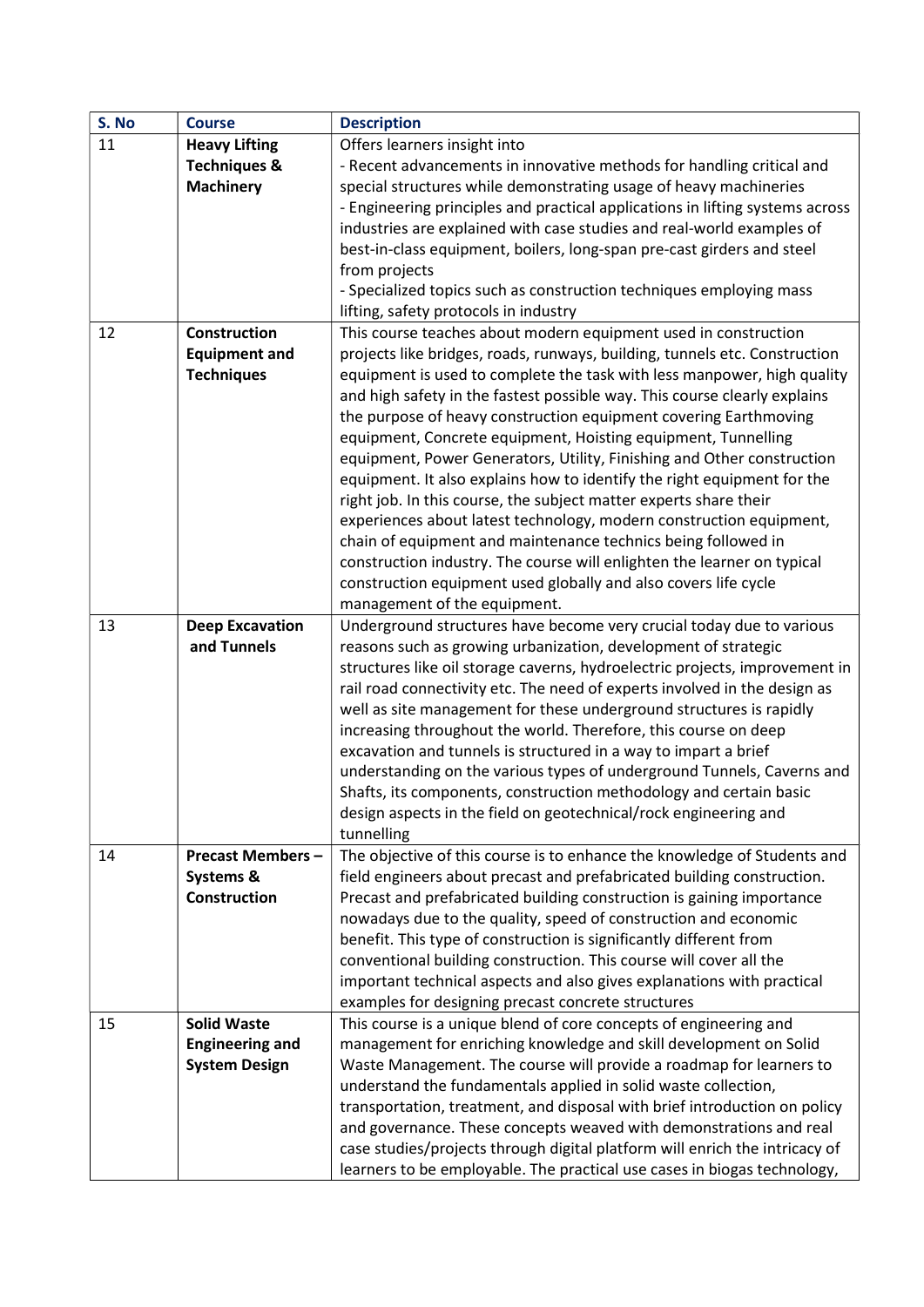|  | composting and on special waste will ensure the learners skill           |
|--|--------------------------------------------------------------------------|
|  | development towards circular economy in waste management. The            |
|  | course is curated with a learner centric approach to provide exposure to |
|  | design, with practical demonstrations, hands-on exercises, and Projects. |

## 2.Electrical & Electronics Engineering courses

| S. No | <b>Course</b>                | <b>Description</b>                                                                                    |
|-------|------------------------------|-------------------------------------------------------------------------------------------------------|
| 16    | <b>Electrical</b>            | Practical-oriented course covering                                                                    |
|       | <b>Power</b>                 | - Latest technological trends like SCADA & automation developed using                                 |
|       | <b>Distribution-</b>         | industrial expertise.                                                                                 |
|       | <b>Engineering</b>           | - Drone videos of substations depicting practical execution of various                                |
|       | And                          | processes such as cabling                                                                             |
|       | <b>Automation</b>            | - Deep dives into different types of distribution schemes and survey                                  |
|       |                              | techniques, processes for overhead lines and underground cabling                                      |
|       |                              | - Safety and statutory requirements for real-world projects e.g., what                                |
|       |                              | should be done if a line is crossing a railway track etc.                                             |
| 17    | <b>Microprocessors &amp;</b> | Instructional model is designed to ensure that the learner has                                        |
|       | Applications-                | opportunities to explore modular tasks using simulation platforms and to                              |
|       | <b>A Practical</b>           | gain practical experience by executing an in-course project. Key highlights                           |
|       | Approach                     | include                                                                                               |
|       |                              | - Examples of project expertise in connected systems e.g., demonstration                              |
|       |                              | of microcontrollers in industry through edge connectivity of building                                 |
|       |                              | cranes, GIS analysis to demonstrate interrupts                                                        |
|       |                              | - ARM and AVR programming and simulations through AVR IDE,                                            |
|       |                              | EDSIM51DI                                                                                             |
|       |                              | - Hardware simulations using Arduino boards and sensors                                               |
|       |                              | - Deep dives into board design, assemblers and debuggers                                              |
| 18    | Integrated                   | - Unique course with interdisciplinary approach to substations via                                    |
|       | <b>Engineering of</b>        | emphasis on the civil, mechanical and safety aspects                                                  |
|       | <b>MV Substation</b>         | - Site videos and photos of state-of-the-art substation technology,                                   |
|       |                              | protection systems and practical applications of numerical relays sourced                             |
|       |                              | from various substation projects                                                                      |
| 19    | Industrial                   | A comprehensive coverage of the entire power system which consists of                                 |
|       | <b>Power System</b>          | various components such as generators, power transformers, bus bars,                                  |
|       | <b>Analysis</b>              | circuit breakers, transmission lines, loads etc. with                                                 |
|       |                              | - Industrial models from cement plant power distribution system for real-                             |
|       |                              | world application of fault analysis<br>- Real test cases of AC, DC load flow in wind power generation |
|       |                              |                                                                                                       |
|       |                              | - ETAP and PSCAD software demos for power consumption and stability                                   |
|       |                              | analysis<br>- Case studies on the Indian power supply scenario                                        |
|       |                              | - Deep dives into synchronous machine modelling, dynamic analysis                                     |
|       |                              | network outage, asynchronous operations, small signal satiability                                     |
| 20    | <b>Practitioner's</b>        | Provides an up-to-date presentation of the role of protective relays in                               |
|       | <b>Approach to Power</b>     | protecting the power system equipment                                                                 |
|       | <b>System Protection</b>     | - Theoretical summary along with examples of real-life engineering                                    |
|       | & switchgear                 | applications to a variety of technical problems.                                                      |
|       |                              | - Best-in-class practices of substation protection demonstrated through                               |
|       |                              | field videos of substations and GIS, an industry trend in protection                                  |
|       |                              | - Video demonstrations of relays and crucial hardware                                                 |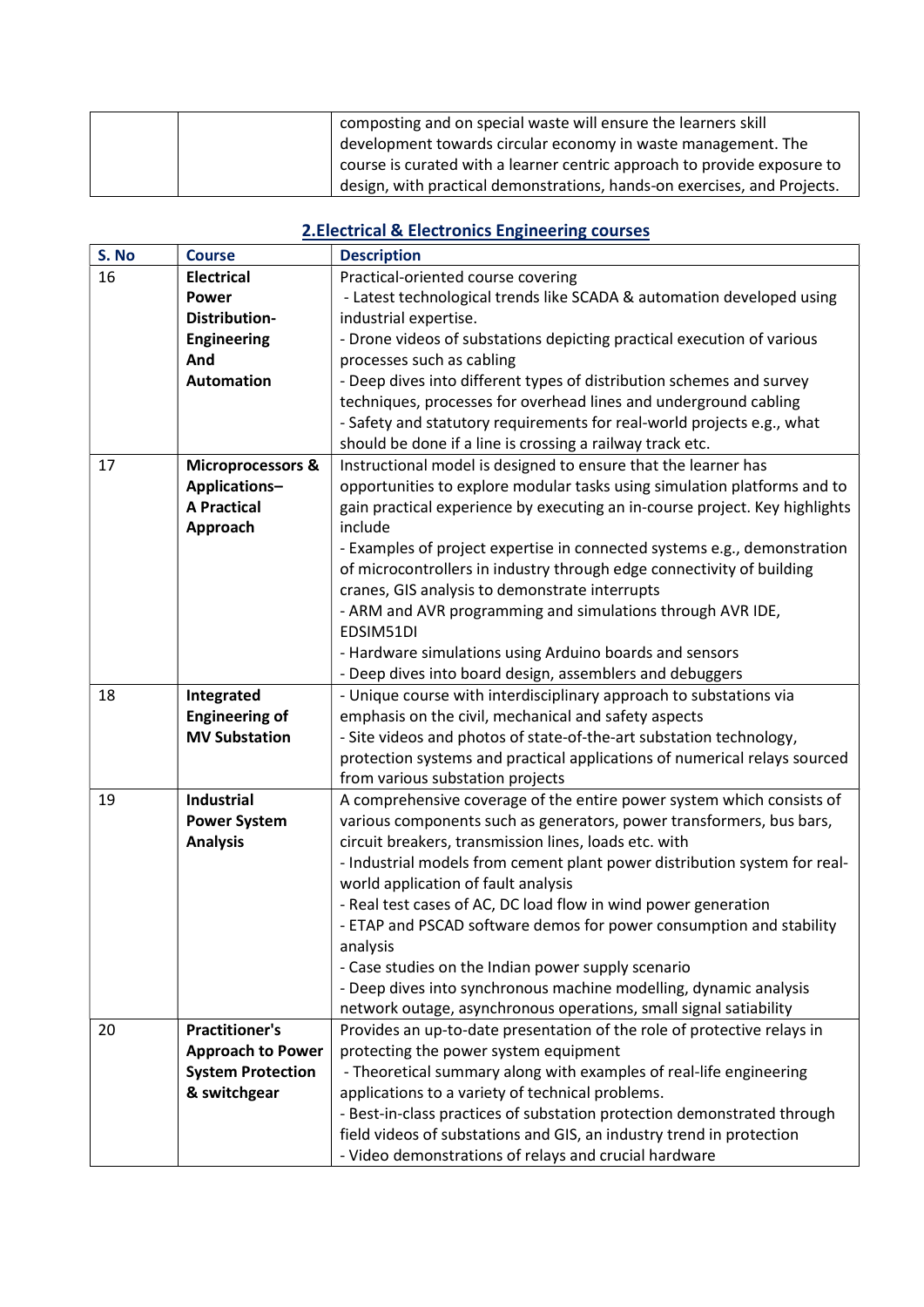|    |                          | - Deep dives into latest, advanced topics: optical instruments, PUTT &       |
|----|--------------------------|------------------------------------------------------------------------------|
|    |                          | <b>POTT</b> schemes                                                          |
| 21 | <b>Advanced</b>          | - This course touches the main areas from planning the layout, the           |
|    | <b>Electrical System</b> | outdoor and indoor aspects of electrical equipment, talks about sizing       |
|    | design                   | the equipment, design the detailed electrical points, lighting, cabling,     |
|    | <b>For Buildings</b>     | installation, commissioning, testing and operation & maintenance.            |
| 22 | <b>Extra Low</b>         | Today, with all the technological advancement, the challenge is making       |
|    | <b>Voltage System</b>    | electrical items work consuming the lowest power. Extra low voltage, as      |
|    | Design for               | the name spells out, briefs electronic and digital equipment that is now     |
|    | <b>Buildings</b>         | becoming a part of our day-to-day infrastructure which works consuming       |
|    |                          | the least power, say at voltages from 5V to 24V DC and 230V AC.              |
|    |                          | Be it offices, malls, hospitals, commercial & residential buildings, all are |
|    |                          | becoming smart from security to access to indoor/outdoor building            |
|    |                          | management.                                                                  |
|    |                          | This course explains in details systems that are now integral part of the    |
|    |                          | any infrastructure. Course goes in details about all that is needed for any  |
|    |                          | <b>Building Management System</b>                                            |

| S. No | <b>Course</b>                | <b>Description</b>                                                          |
|-------|------------------------------|-----------------------------------------------------------------------------|
| 23    | <b>Power Plant</b>           | Industry-tailored curriculum that provides insight into                     |
|       | <b>Engineering-</b>          | - Coal and gas based thermal power plant, nuclear power plant,              |
|       | An Industrial                | combined cycle power plants                                                 |
|       | <b>Context</b>               | - Technological advancement in systems and equipment                        |
|       |                              | - Real-world examples from Power projects (e.g., the plants in Rajpura,     |
|       |                              | Punjab and Khandwa, MP) to demonstrate best-in-class practices and          |
|       |                              | visual depictions of processes                                              |
|       |                              | - Deep dives into balance of plant (coal and ash handling, water cooling    |
|       |                              | systems, air draft systems etc.), system engineering and design aspects     |
| 24    | <b>Power Plant</b>           | The course takes the learner through the Boiler plant layout and basic      |
|       | <b>Boiler &amp;</b>          | design. The course further takes the Learner through a deep dive into the   |
|       | <b>Auxiliary</b>             | design of major components of boiler, boiler structure, boiler major        |
|       | <b>Systems</b>               | systems, boiler feed water system, boiler coal milling system, boiler duct, |
|       |                              | fans, air heaters, emission abatement system such as NOx and SOx,           |
|       |                              | electrical systems of boiler, instrumentation and control and civil         |
|       |                              | construction in boiler plant. The course also gives a glimpse of the        |
|       |                              | manufacturing, quality assurance and control, construction,                 |
|       |                              | commissioning and operational aspects of boiler and auxiliaries for fossil  |
|       |                              | fuel power plants                                                           |
| 25    | <b>Power Plant</b>           | The Steam Turbine is a machine that converts the thermal energy of          |
|       | <b>Steam Turbine &amp;</b>   | pressurized steam and transforms it into mechanical work. The turbine       |
|       | <b>Auxiliary Systems</b>     | generates a rotary motion which is used to drive the electrical generator   |
|       |                              | that generates electrical power. This course is designed with topics        |
|       |                              | related to different industry oriented technical & functional areas of      |
|       |                              | Steam Turbine and its Auxiliary systems & equipment in a power plant.       |
|       |                              | The various modules and topics provide the learner with detailed            |
|       |                              | information and thorough industry-based knowledge on design, technical      |
|       |                              | features, manufacturing, commissioning & operation of the specific          |
|       |                              | technical areas of Steam Turbine & its Auxiliary systems.                   |
| 26    | <b>Ventilation &amp; Air</b> | The course takes the learner through the typical process of designing       |
|       | conditioning                 | HVAC systems particularly for Buildings with various applications. This     |

#### 3.Mechanical Engineering Courses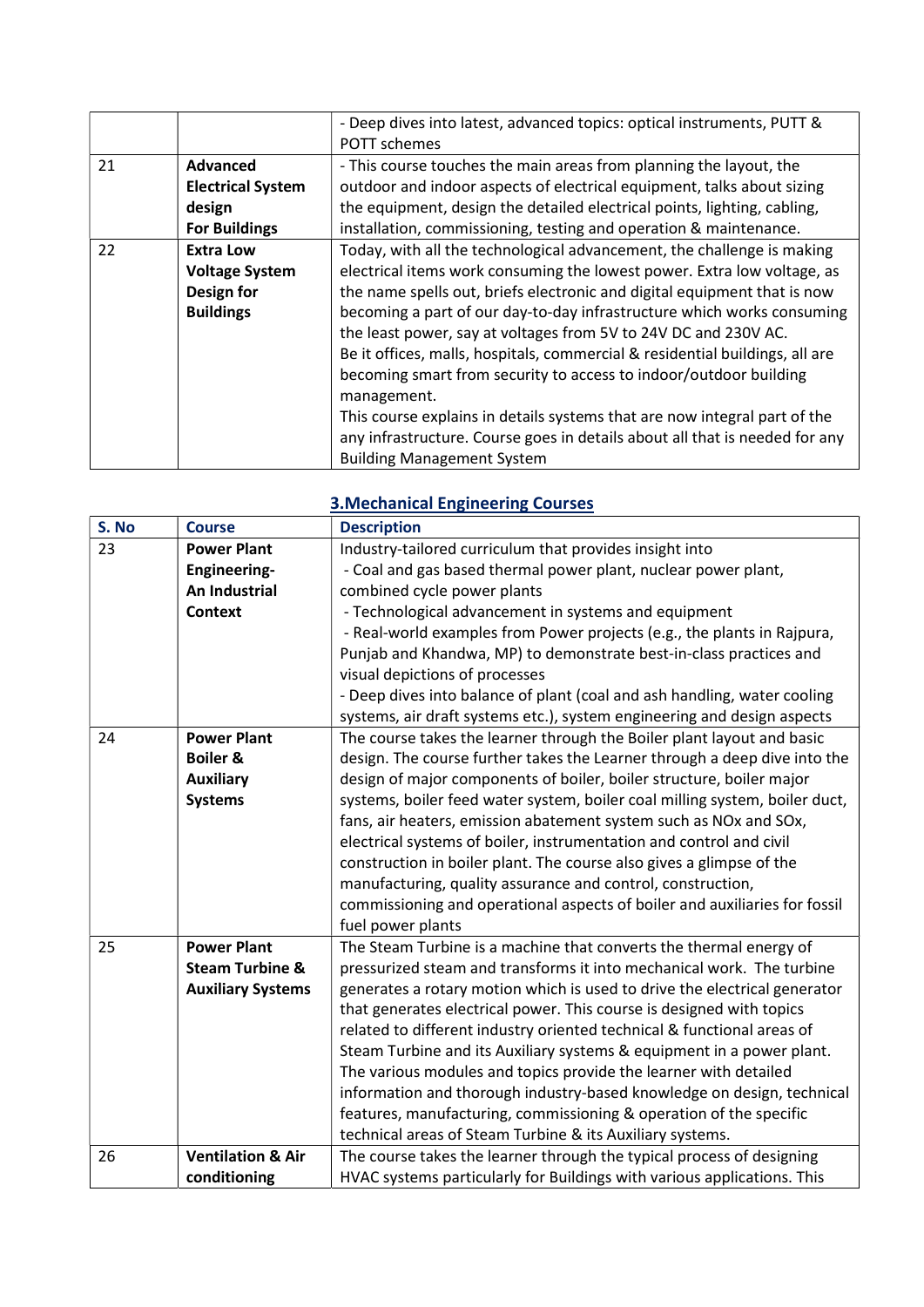|    | <b>System Design for</b> | course will help learners to design HVAC systems for buildings with a        |
|----|--------------------------|------------------------------------------------------------------------------|
|    | <b>Buildings</b>         | practical approach and real time methods used in the industry. The           |
|    |                          | course covers the fundamentals concepts of Air-conditioning and              |
|    |                          | refrigeration systems along with the important calculations used to          |
|    |                          | design efficient air-conditioning and ventilation systems. Learner will also |
|    |                          | gain knowledge on various life safety systems used in buildings during       |
|    |                          | fire / emergency conditions. Real time examples of Heat load                 |
|    |                          | calculations, Duct static pressure drop calculations, Pump head              |
|    |                          | calculations are taught to students in this course Subject matter experts    |
|    |                          | who themselves have worked on designing iconic buildings in India and        |
|    |                          | abroad. Learners are also taught about various types of HVAC                 |
|    |                          | equipment's and building side components. This information with real         |
|    |                          | time site installation photographs will help learners understand the         |
|    |                          | systems and components with better clarity                                   |
| 27 | <b>Industrial Piping</b> | Process plant piping design requirements                                     |
|    | <b>Engineering</b>       | -Material selection and corrosion control                                    |
|    |                          | -Pipeline routing                                                            |
|    |                          | -Design of piping systems with Flexibility analysis of pipes                 |
|    |                          | -Vibration analysis, Pipeline construction processes, testing, pre-          |
|    |                          | commissioning & commissioning                                                |

# 4.Stream agnostic courses (Applicable for all disciplines)

| S. No | <b>Course</b>          | <b>Description</b>                                                          |
|-------|------------------------|-----------------------------------------------------------------------------|
| 28    | <b>Building</b>        | Industry-tailored curriculum covering                                       |
|       | <b>Information</b>     | - Application of BIM at project sites and custom-developed models based     |
|       | <b>Modelling in</b>    | on real-world construction projects to efficiently plan, design, construct  |
|       | Architecture,          | and manage buildings and infrastructure                                     |
|       | <b>Engineering and</b> | - Modelling and analysis using BIM software                                 |
|       | <b>Construction</b>    | - Introduction to 5D & Asset Information Model (AIM)                        |
| 29    | Geospatial             | Gives an insight into                                                       |
|       | <b>Practices</b>       | - Fundamentals of location technology                                       |
|       | For                    | - Various geospatial components that are used for solving real-world        |
|       | <b>Engineers</b>       | problems in engineering and construction industries through case studies    |
|       |                        | based on projects across the country                                        |
|       |                        | - Decision support system, stockpile quantity estimation, spatial analysis, |
|       |                        | subsurface investigation & bathymetry survey and GIS database concepts      |
| 30    | <b>Engineering</b>     | - Real-world applications of engineering measurements and design from       |
|       | <b>Graphics</b>        | workshops - development, cutting, rolling and robotic welding of pipes      |
|       | And                    | - Exposure to finite element analysis and building information modelling    |
|       | <b>Design</b>          | - Modelling and drawing using AutoCAD                                       |
| 31    | <b>Applied</b>         | Provides a comprehensive understanding of IoT, including                    |
|       | <b>Industrial</b>      | - Case studies and real-world applications of IoT in different industries   |
|       | <b>IoT</b>             | (e.g., bottling plants, corrugated boxes etc.)                              |
|       |                        | - Methods to design IoT solutions for industry problems                     |
|       |                        | - Aggregation, processing and visualization of IoT data for better business |
|       |                        | decisions                                                                   |
|       |                        | - Security protocols for industrial IoT solutions                           |
| 32    | <b>Cloud Adoption</b>  | Offers an understanding of a key emerging technology today, including       |
|       | And                    | - Cloud strategy, assessment, solution, deployment, migration,              |
|       | Management             | management, and optimization                                                |
|       | <b>Techniques</b>      | - Industry best-practices and latest cloud technologies                     |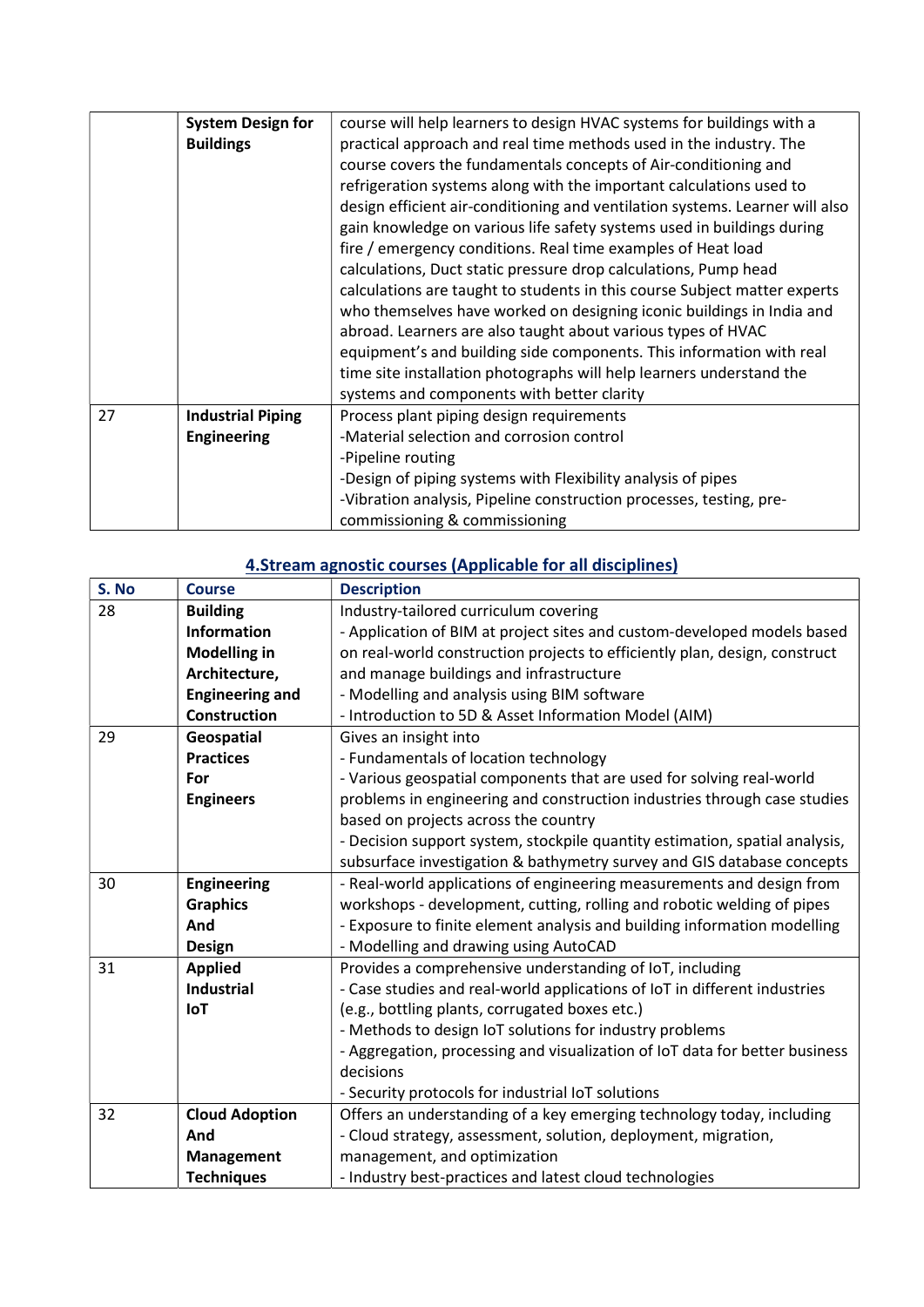| S. No | <b>Course</b>        | <b>Description</b>                                                          |
|-------|----------------------|-----------------------------------------------------------------------------|
| 33    | Project              | Industry-focused curriculum covering,                                       |
|       | <b>Management</b>    | - Applications of project management principles in real-world projects      |
|       | For                  | through examples (substation, railway bridge, transmission line projects    |
|       | <b>Professionals</b> | $etc.$ )                                                                    |
|       |                      | - Project planning, tracking and maintenance through MS Project             |
| 34    | Integrated           | Construction of residential/commercial/public buildings etc. requires       |
|       | Approach             | multidisciplinary action where proper sequencing and coordination of the    |
|       | To                   | following disciplines are required: -                                       |
|       | <b>Building</b>      | <b>HVAC</b>                                                                 |
|       | <b>Services</b>      | Electrical Systems & ELV System<br>$\bullet$                                |
|       |                      |                                                                             |
|       |                      | Fire Protection & Fire Alarm System<br>$\bullet$                            |
|       |                      | <b>Public Health Engineering</b><br>$\bullet$                               |
|       |                      |                                                                             |
|       |                      | The learner of this course will be exposed to all fields required for       |
|       |                      | completion of a Building project, which will facilitate planning,           |
|       |                      | coordination and execution of such projects.                                |
| 35    | Fire & Life          | The course takes the learner through the design, Installation and           |
|       | Safety               | Maintenance of Active and Passive Fire Protection Systems which are         |
|       | In.                  | typically installed in Infrastructures. This advanced course provides the   |
|       | Infrastructure       | learner the experience of designing fire protection systems in line with    |
|       |                      | design standards and statutory requirements. The course is developed in     |
|       |                      | manner to provide information via real time case studies and design         |
|       |                      | examples which will support the learner's understanding about the           |
|       |                      | design of active fire protection systems. The course also includes          |
|       |                      | description about the various passive fire protection systems that can be   |
|       |                      | implemented into fire safety design to ensure a fire safe infrastructure or |
|       |                      | premise.                                                                    |
| 36    | <b>Finance</b>       | -Applications of valuation concepts to real-world cases & examples          |
|       | For                  | -Practical knowledge of risk and tax management                             |
|       | <b>Professionals</b> |                                                                             |
| 37    | Campus <sub>2</sub>  | This course is designed to improve placement readiness and every aspect     |
|       | Corporate            | of English language learning across listening, speaking, reading & writing. |
|       |                      | The course is inclusive of a baseline assessment, self-paced and adaptive   |
|       |                      | lessons. The course has been accredited by AICTE NEAT and listed on the     |
|       |                      | NEAT portal. The course is inclusive of a baseline assessment, self-paced   |
|       |                      | and adaptive lessons and a certification exam upon completion of the        |
|       |                      | course.                                                                     |
|       |                      | Institutions also have the opportunity to opt for a two-day training that   |
|       |                      | can be delivered in-person at the institution's campus.                     |
| 38    | <b>Safety</b>        | This course primarily focuses on providing a basic understanding about      |
|       | For                  | safety and health at workplace. This course covers several aspects of       |
|       | <b>Professionals</b> | occupational safety and health, with orientation on statutory               |
|       |                      | frameworks, coupled with the wealth of experience shared by subject         |
|       |                      | matter experts. Classification of Hazards and their impact on employee's    |
|       |                      | safety and health; and applicable risk control measures being followed at   |
|       |                      | workplaces are also covered. This course also offers information on         |
|       |                      | significance of Process safety management, safe systems of works such       |
|       |                      | as Permit to Work, Lock Out and Tag Out (LOTO), Safety inspections,         |
|       |                      | emergency preparedness etc. The course details about widely accepted        |